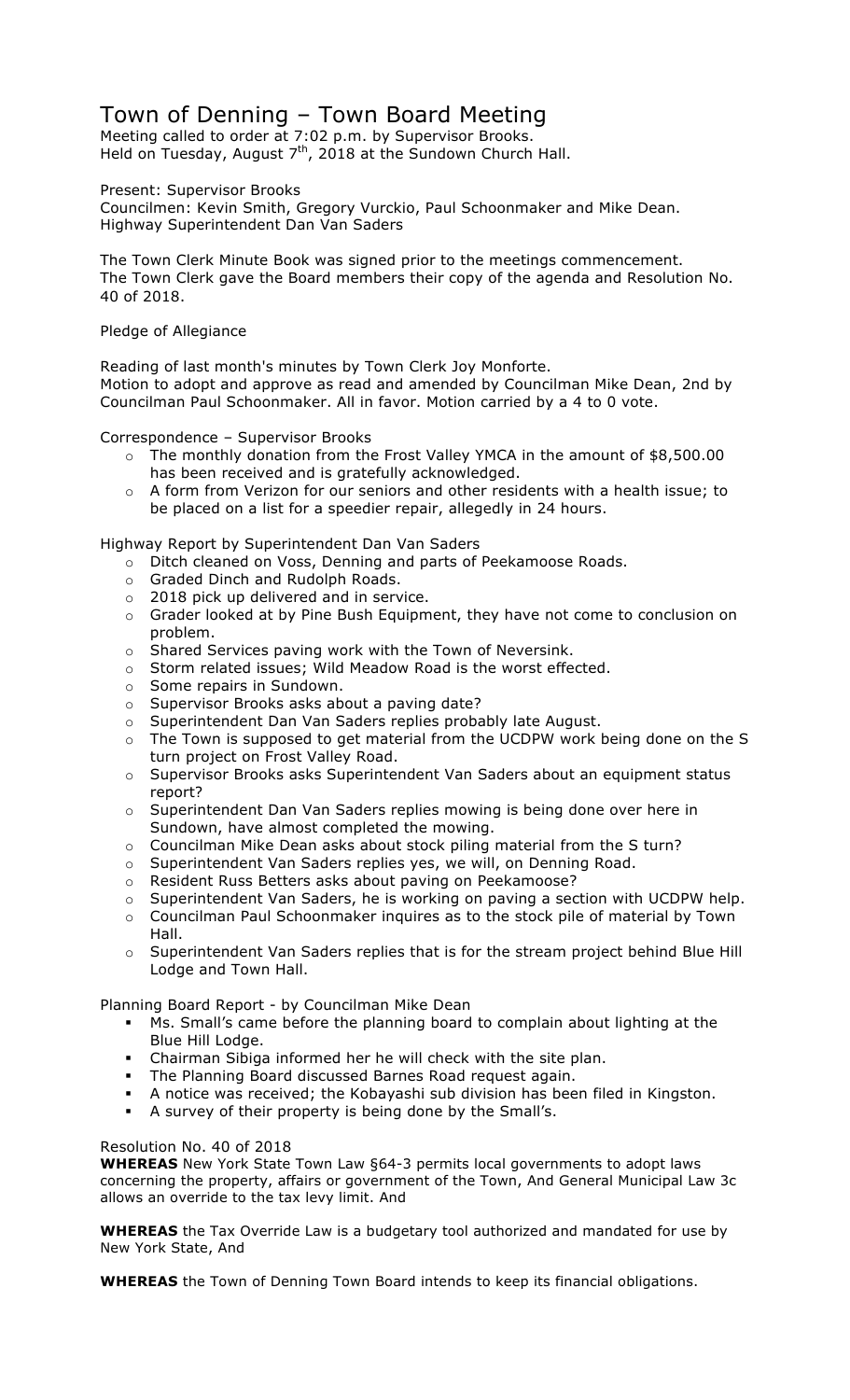**NOW THEREFORE BE IT RESOLVED** that the Town of Denning Town Board **HEREBY**

approves Resolution No. 40 of 2018 formally introducing Proposed Local Law No. 2 of 2018, Titled: Tax Levy Limit Override.

**BE IT FURTHER RESOLVED** that a Public Hearing be held on Tuesday, August 14<sup>th</sup>, 2018 prior to the start of the regularly scheduled Town Board Business meeting.

**Whereupon**, the Resolution was put to a vote, recorded as follows: Motion to adopt and approve by Councilman Mike Dean, 2<sup>nd</sup> by Councilman Gregory Vurckio. Roll Call Vote: Councilman Mike Dean AYE Councilman Paul Schoonmaker AYE Councilman Kevin Smith AYE Councilman Gregory Vurckio AYE Supervisor David Brooks AYE Motion carried following a unanimous roll call vote.

Supervisor Comments:

- $\triangleright$  Explains the purpose of proposed Local Law No. 2 of 2018 as a budget tool
- $\triangleright$  Further commenting he has never used it, although they have passed it every year and have rescinded it every year, he has been supervisor.
- $\triangleright$  With the Equalization Rate decreasing to 16% you can expect a 6.5 % per thousand increase in your school taxes.
- $\triangleright$  A health insurance increase of almost 12 % it is not sustainable.

Supervisor Brooks requests a Motion to authorize Town Clerk Joy Monforte to sign the final order as no petitions protesting the Permissive Referendum have been filed. **Whereupon**, the Motion was put to a vote, and recorded as follows:

Motion to authorize and approve by Councilman Gregory Vurckio,

2<sup>nd</sup> by Councilman Mike Dean. Roll Call Vote:

Councilman Mike Dean AYE Councilman Paul Schoonmaker AYE Councilman Kevin Smith AYE Councilman Gregory Vurckio AYE Supervisor David Brooks AYE

Motion carried following a unanimous roll call vote.

- > Informs the Town Board; he and Councilman Vurckio met with the DEC, DEP, UCDoH, CWC, engineers from UCDPW and the Town engineer from Chazen Group to discuss the stream project from behind M. Vaia to the bridge, which UCDPW will be outing a new deck on next year.
- $\triangleright$  Supervisor Brooks remarks the bridge was put in, in 1948 with the building right by it serving as the Town Hall. They also reviewed the elevation mark on the foundation of the church.
- $\triangleright$  Supervisor Brooks informs the Board and residents the cost of the engineering study as well as the feasibility study of raising the Town Hall are being paid for by the CWC.
- $\triangleright$  Supervisor Brooks remarks he is pleased with the way the permit system is working at Blue Hole on weekends, and emergency vehicles can now get thru.
- $\triangleright$  Supervisor Brooks informs all present the walkway at the Blue Hole to keep pedestrians off the roadway is on hold indefinitely.
- $\triangleright$  Supervisor Brooks informs the residents a grant was obtained from Senator Bonacic in the amount of \$50,000.00 to aid in the purchase of a new backhoe.
- > Supervisor Brooks remarks the Town has received for \$300,000.00 to date from the Senator for projects. He has been a huge asset to the Town while he, Supervisor Brooks, has been Supervisor.
- $\triangleright$  Supervisor Brooks opens a brief discussion on lighting at the Blue Hill Lodge.
- $\triangleright$  Planning Board Chairman Joe Sibiga has sent the owner a letter.
- $\triangleright$  Councilman Kevin Smith suggests lowering the light pole 10 feet or putting a shroud on it, either would work.

Supervisor Brooks calls for Councilmen Comments:

- $\triangleright$  Supervisor Brooks asks Councilman Schoonmaker how the new court system is working out?
- > Councilman Schoonmaker responds he believes it is working well, the Judge is on vacation.
- $\triangleright$  Councilman Kevin Smith inquires as to the updated zoning.
- Supervisor Brooks he is starting but will not be done until sometime in October.
- > Councilman Vurckio comments he has gone thru Peekamoose past the Blue Hole in the morning and back in the afternoon and it was very well managed.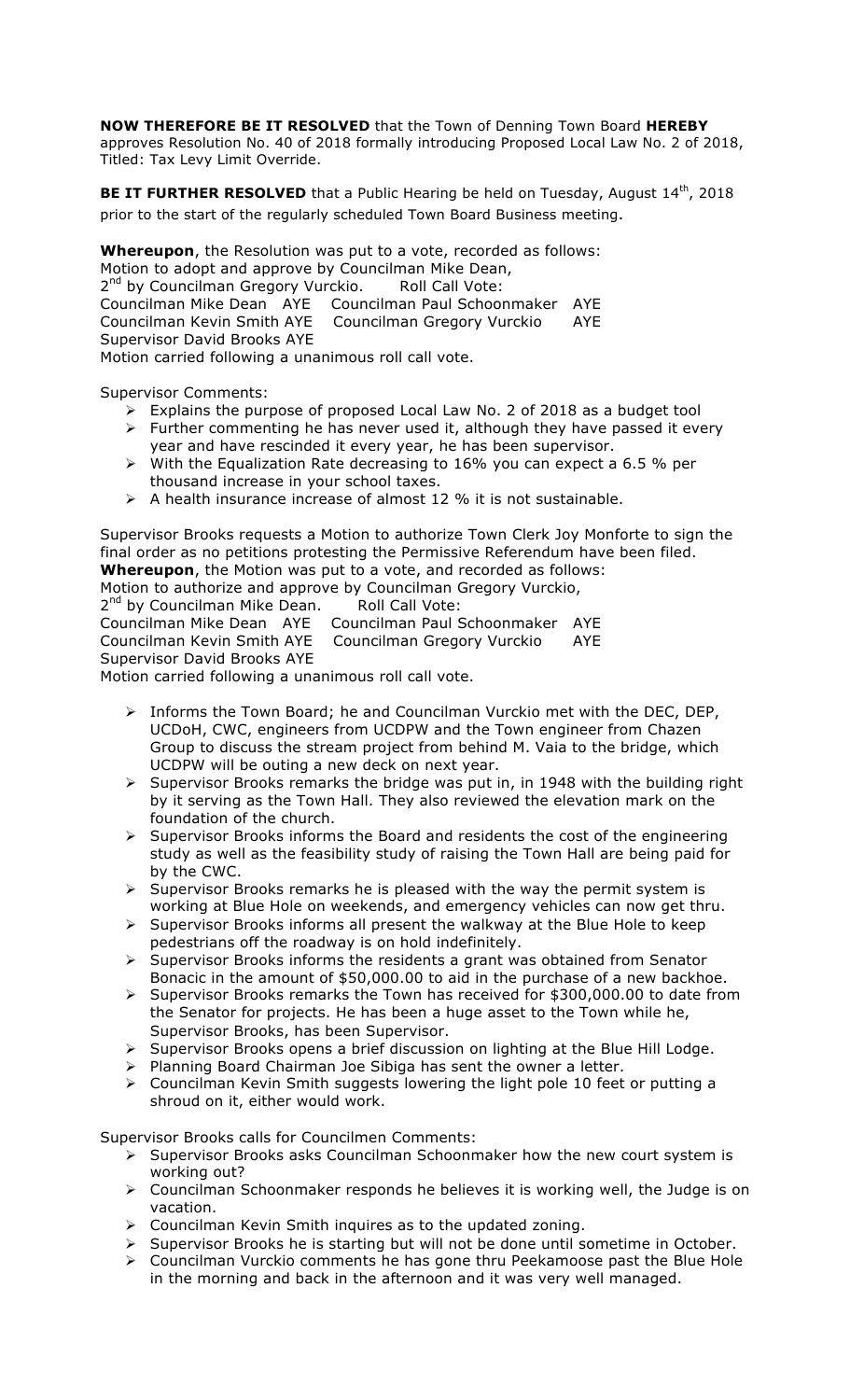Supervisor Brooks call for Public Comment:

- o Resident Russ better remarks at the start of the meeting you sounded like taxes would have to go up?
- o Supervisor Brooks replies many towns in Ulster County have exceeded the Tax Cap. Further, commenting that the decreased equalization rate means a 6.5% per thousand increase, which will affect school taxes the most.
- o Supervisor Brooks urges everyone to get involved with school taxes at a \$32,000,00.00 budget with less students, it has gotten out of hand.
- $\circ$  Houses are selling at 3, 4, or 5 times what they are appraised for and that is affecting our equalization rate.
- o Both resident Russ Betters and Supervisor Brooks agree that NYS is pushing for a reevaluation.
- o Resident Paul Hnatiw and Supervisor Brooks have a discussion on Mr. Hnatiw' s complaint of a neighbor parking vehicles on the road, blocking traffic and causing an issue with fuel and other deliveries. His company parks right in the road blocking traffic, you can't get around them.
- o Mr. Hnatiw states he would like to see the Town remove all of the junk and then place the cost on his tax bill, for reimbursement.
- $\circ$  Supervisor Brooks informs him of a meeting yesterday, Monday, August 6<sup>th</sup> with the property owner, Code Enforcement officer and himself. They have given him until November 15<sup>th</sup> to remove the vehicles from the property.
- o Resident George Elias opens a brief discussion on the material from the S turn on Frost Valley Road. He reads from the ad in the Townsman.
- o He is informed that the Towns of Denning, and Neversink as well as Ulster County is stockpiling material.
- o Supervisor Brooks and resident Paul Hnatiw have a brief discussion on health insurance costs and various plans.
- o Resident Grace Rivera opens a brief discussion on Spectrum and also comments Verizon is on the tower in Grahamsville.
- o Supervisor Brooks remarks it is better for the Town of Denning, if they stay.
- o Supervisor Brooks reminds the audience of his non disclosure agreement with TMC/Spectrum and states he legally cannot say anything more.

Supervisor Brooks call for any further comments or discussion. There is none.

Motion to adjourn 7:53 by Councilman Gregory Vurckio, 2<sup>nd</sup> by Councilman Mike Dean, All in favor. Motion carried.

Respectfully Submitted by Joy Monforte, RMC, Town Clerk, August  $8<sup>th</sup>$ , 2018

Next Meeting: Tuesday, August 13<sup>th</sup>, 2018 at 7 pm at the Denning Town Hall.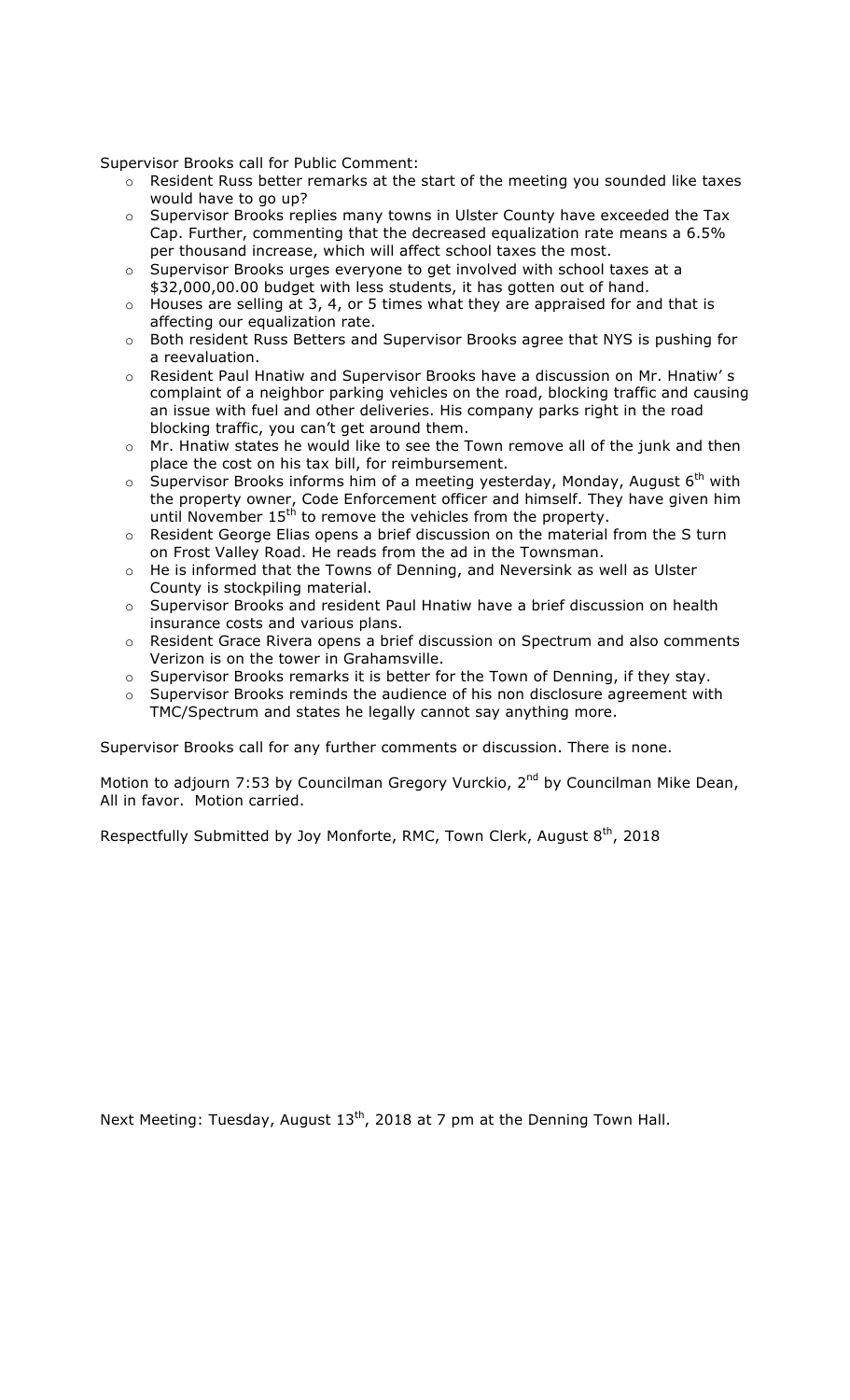## Town of Denning – Town Business Meeting

Meeting held on Tuesday, August  $13^{th}$ , 2018 at the Denning Town Hall. Called to order at 7:04 p.m. by Supervisor David Brooks.

Present: Supervisor David Brooks Councilmen: Mike Dean, Paul Schoonmaker, Gregory Vurckio, Late: Kevin Smith due to work issue. Also present: Highway Superintendent Dan Van Saders

The Town Clerk Minute Book was signed prior to the commencement of the Town Board Meeting.

The Town Clerk gave the Board members their copy of the agenda, Resolution No. 41 of 2018 and the Budget vs. Actual thru July, 2018.

## Pledge of Allegiance

Supervisor Brooks opens the Public Hearing for Local Law No. 2 of 2018 Tax Cap Over Ride.

- $\triangleright$  Supervisor Brooks explains the budget process, giving an over view of the tax cap, including history of, and reasoning for this law.
- > Supervisor Brooks reads Resolution No. 41 of 2018.
- $\triangleright$  Supervisor Brooks explains he has never used the tax cap, although this law has been approved and adopted every year, he has always remained under the Tax Cap and then rescinding the law.
- $\triangleright$  Resident Tom Panasci inquires if the Tax Cap is 2%.
- $\triangleright$  Supervisor Brooks responds, yes, the first year, last year 1% or under, changes every year.
- $\triangleright$  Brief discussion follows.
- > Supervisor Brooks calls for further comments or questions?
- $\triangleright$  There is none from the Board or the public in attendance.

Motion to adjourn Public Hearing at 7:09 pm by Councilman Mike Dean,  $2^{nd}$  by Councilman Gregory Vurckio. All in favor.

Resolution No.41 of 2018 read by Supervisor Brooks **WHEREAS** General Municipal Law 3c allows an override to the tax levy limit, and

**WHEREAS**, the Town of Denning Town Board has intentions of fulfilling its financial obligations, and

**WHEREAS** the Tax Override Law is a budgetary tool authorized and mandated for use by New York State, And

**WHEREAS** a PUBLIC HEARING was held on Tuesday, August 14<sup>th</sup>, 2018 regarding Local Law No. 2 of 2018, and

**WHEREAS** any and all interested person(s) were heard,

**NOW THEREFORE BE IT RESOLVED** the Town of Denning Town Board **HEREBY** adopts Local Law No. 2 of 2018 titled: Tax Levy Limit Override. And

**FURTHER BE IT RESOLVED** that if SAID Tax Cap Override is not needed then Local Law No. 2 of 2018 will be **RESCINDED**, by resolution as required by New York State law.

**Whereupon**, the Resolution was put to a vote, recorded as follows: Motion to adopt and approve by Councilman Paul Schoonmaker, 2<sup>nd</sup> by Councilman Kevin Smith. Roll Call Vote: Councilman Mike Dean AYE Councilman Paul Schoonmaker AYE Councilman Kevin Smith AYE Councilman Gregory Vurckio AYE Supervisor David Brooks AYE Motion carried following a unanimous roll call vote.

Supervisor Brooks asks resident Joan Small if there is anything the Board can do for her?

 $\cdot$  Mrs. Small informs the Board, she went before the planning board, after broaching the subject at the Town Board meeting, to discuss the lighting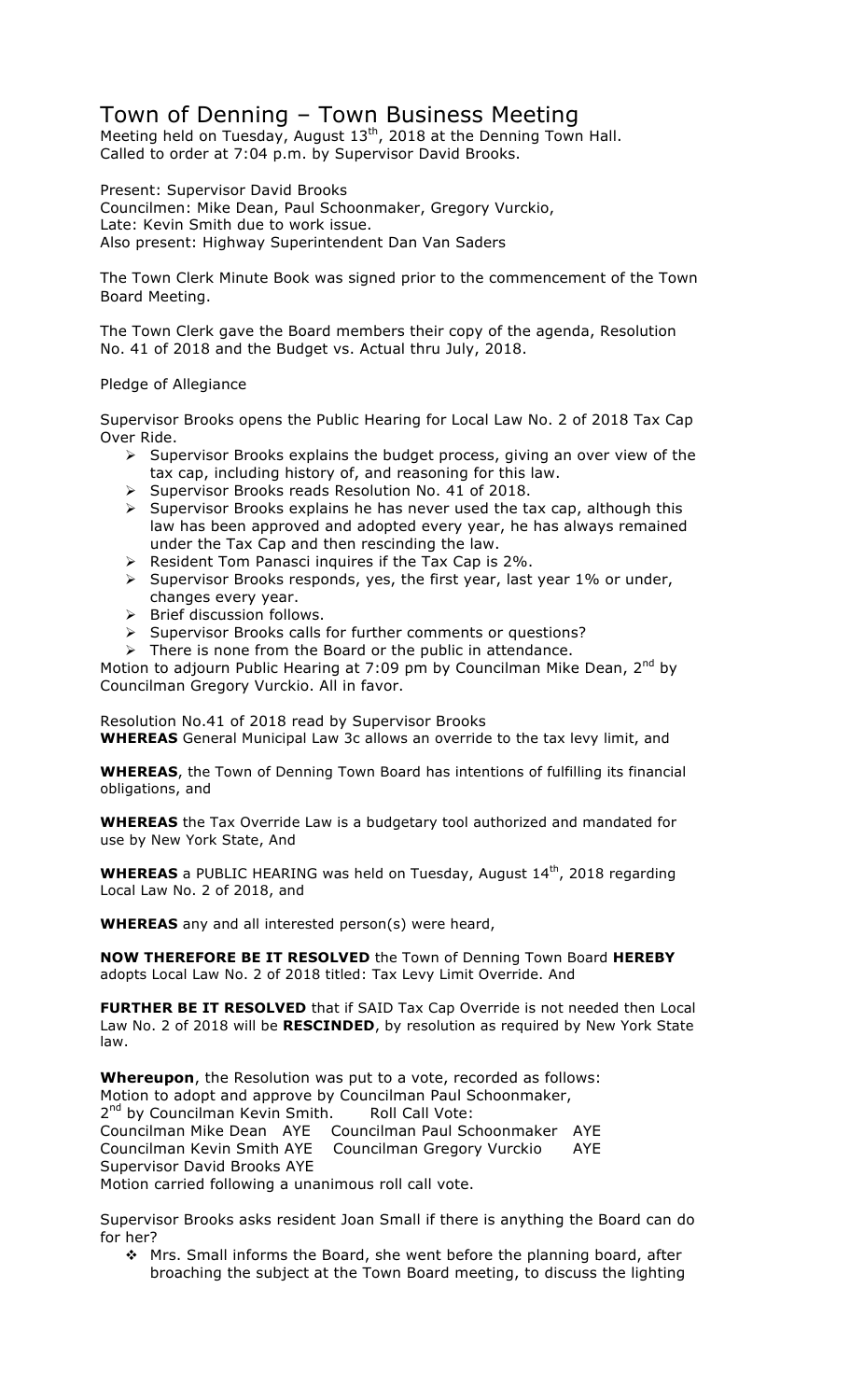at the Blue Hill Lodge and the Chairman had said he would write to Mr. Nicoletti regarding the issue.

- ◆ Mrs. Small states she would like to thank the Town Board and Planning Board as every light has been reprogrammed.
- $\div$  She is surprised and grateful, it is a pleasure to sit on her porch again.
- $\div$  Supervisor Brooks remarks any issues please bring them to us, that is what we are here for.
- \* Supervisor Brooks asks for any other comments or questions?
- \* Resident Tom Panasci asks about the large rocks across the street? \* Supervisor Brooks replies they are for the stream bank restoration project behind Blue Hill Lodge and the Town Hall.
- # Supervisor Brooks explains the course of work.

Highway Pre Pay Vouchers presented by Superintendent Van Saders. (see Warrant #8PP, voucher #22-26)

MVP Healthcare, Inc. DA9060.8 \$7,706.51 Trust & Agency Account DA9030.8 \$663.99, \$874.54, \$38.25, \$753.66. Motion to approve and pay Highway Pre Paid Vouchers by Councilman Gregory Vurckio, 2<sup>nd</sup> by Councilman Kevin Smith. All in favor. Motion carried 4 to 0 vote

Highway Vouchers presented by Superintendent Van Saders. (see Warrant #8, voucher #122-141) Advance Auto DA5130.4 \$18.98 Campbell Freightliner DA5130.4 \$91.90 Emergency One DA5110.4 \$75.00 Fleet Pride DA5130.4 \$348.99 Hoffman Int'l DA5130.4 \$228.78. Home Depot Credit Serv. DA5130.4 \$95.08 HO Penn Machinery Co. DA5130.4 \$455.80 Geo. W. Kinsman, Inc. DA5130.4 \$116.48 Liberty Trading Post DA5130.4 \$7.99 Monticello Black Top DA5110.4 \$485.76 Pine Bush Equipment DA5130.4 \$801.02 Prestige Towing & Recovery DA5130.4 \$400.00 River Valley Radio DA5110.4 \$327.54 Safelight DA5130.4 \$250.00 Sarjo Industries DA5130.4 \$209.04 Shakelton Auto & Truck Center DA5130.4 \$1,263.42 Van Bortel Ford DA5130.4 \$35,104.45

 **Whereupon**, at the request of the Supervisor this voucher was put to a roll call vote, as a fiscal transfer will be needed, recorded as follows: Motion to adopt and approve by Councilman Mike Dean, 2<sup>nd</sup> by Councilman Gregory Vurckio. Roll Call Vote: Councilman Mike Dean AYE Councilman Paul Schoonmaker AYE Councilman Kevin Smith AYE Councilman Gregory Vurckio AYE Supervisor David Brooks AYE

 Motion carried following a unanimous roll call vote. Woods Automotive DA5130.4 \$52.00 Zanetti's DA5130.4 \$45.00 Motion to approve and pay Highway Fund vouchers by Councilman Mike Dean, 2<sup>nd</sup> by Councilman Paul Schoonmaker. All in favor. Motion carried 4 to 0 vote.

Councilman Vurckio requests for additional grass seed on the culvert replacement project on Peekamoose Road. Superintendent Van Saders agrees. Discussion opened on the Ulster County Frost Valley Road S turn project. Discussion opened on patching and paving including a section of Denning Road. Discussion on cost of black top and if able to top coat the blacktop. Discussion on U.C. paving their bridge replacement project on Denning Road. Councilman Mike Dean informs the Board the bridge opened today. Councilman Vurckio returns to the Frost Valley S turn project regarding the stock piling of material. The Towns of Denning, Neversink and Ulster County are stock piling and the root balls are being used for the stream bank restoration projects. The root balls from the river running thru YMCA property on Denning Road are also being used in this project, opening that part of the river. Supervisor Brooks requests an equipment status report. Superintendent Van Saders replies all is good; the new truck is working well. Discussion opened on the painted marks on the roads.